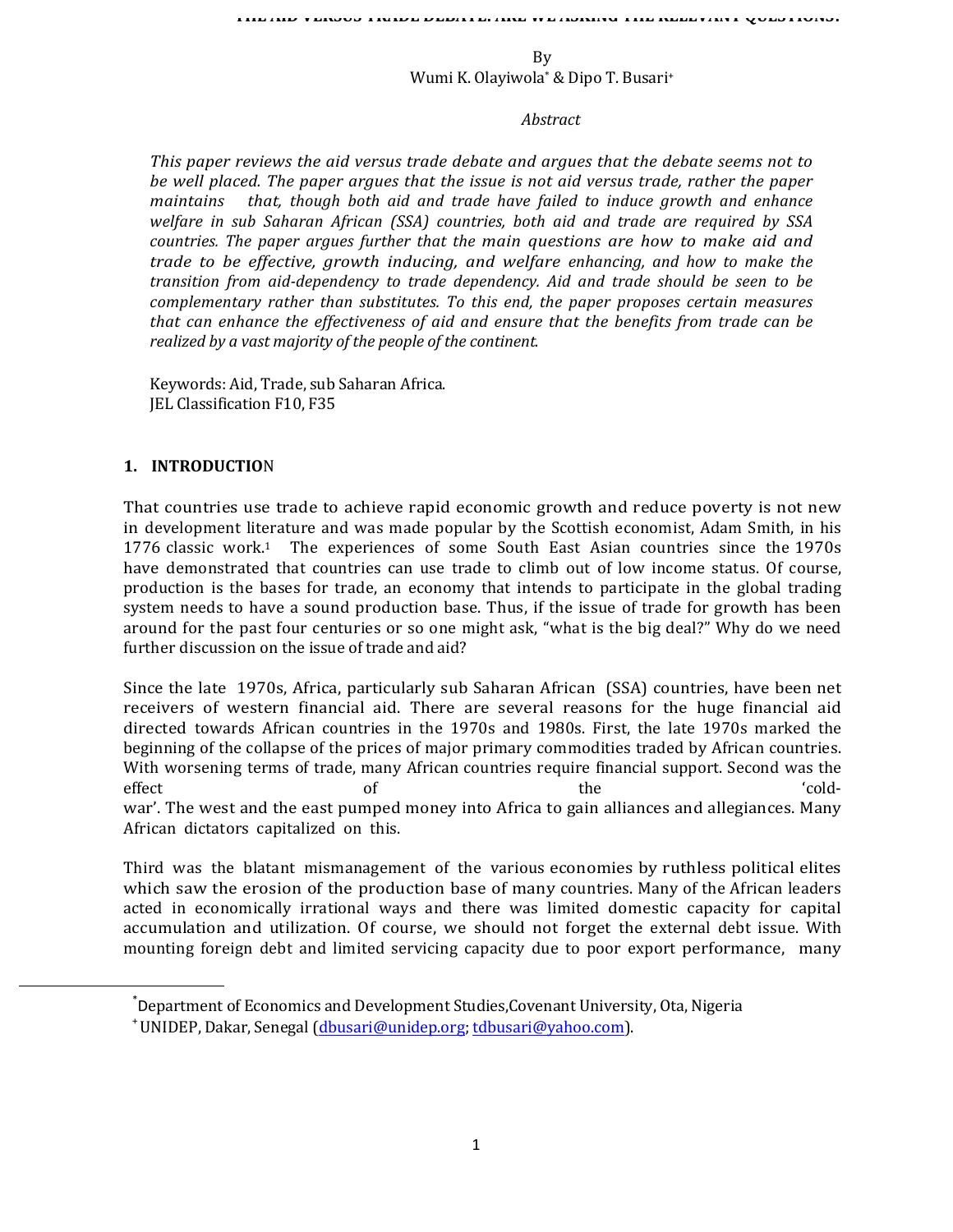countries, the so called 'Dutch disease' was already entrenched.

With the end of the cold war, emergence of new and attractive markets, and rapid financial globalization, Africa was faced with a new reality—the drying up of aid inflows. To attract further financial assistance from donor countries, agencies, and multilateral lending institutions, African countries were required to 'structurally adjust'. The adjustment process and financial assistance came with some very stringent conditions attached to it. It was called "conditionalities."

African countries  $\mathcal{A}^{\mathcal{A}}$  and  $\mathcal{A}^{\mathcal{A}}$  are the survival. In the survival  $\mathcal{A}^{\mathcal{A}}$ 

After over two decades of adjusting, many countries have observed that the social cost, and in some cases the political cost, of adjustment is high. The much expected export boost seems to be a mirage while international commodity prices continued their downward journey. Aid flow to Africa is also on the decline (compared to other part of the developing world). The continent is now faced with deteriorating trade balance and declining aid inflow—double calamity. This has led to the debate about what Africa needs to restore growth and get out of the low income status. In general, many analysts are of the opinion that, given recent experiences, trade (and not aid) is the answer. In fact the debate has turned to "trade versus aid" which, this paper argues, should not be so.

This paper sets out to re-examine the debate in the context of contemporary development strategy in Africa and posit that in the short run, both aid and trade are required in jump-starting many economies in Africa. However, the long run sustainable growth strategy would be a transition from aid-dependency to trade-dependency, which requires concerted efforts by both the donors and the recipient countries in order for this to be achieved. The paper further agues that aid should be channeled to enhancing the productive and trade capacity of the African countries. The paper concludes by pointing out that the ultimate challenge rest with African countries which are required to be more pro-active and innovative in exploring alternative sources of development financing and devising mechanisms for optimal allocation and use of resources. 

The subsequent sections of the paper are as follows. First I discuss the basic theoretical relationship between aid and trade on the one hand and growth on the other. I then present some stylized facts on aid, trade, and growth in SSA countries. The paper then goes ahead to discuss some of the important reasons why aid and trade have failed to impact on growth and welfare in SSA countries and make some realistic suggestions on the way forward. The final section concludes the paper.

# **1.1 Theoretical Considerations**

# 1.1.1 The Aid-Growth Relationship

Generally speaking the development literature is not clear about how aid is suppose to affect economic growth however, researchers have justified the aid-growth relationship by resorting to the 

famous 'two-gap' model of Chenery and Strout (1966) which itself is an extension of the famous Harrod-Domar model of growth.<sup>2</sup> The model develops from a simple national income identity as follows: 

 $Y = C + I + X - M$  (1)

Y is GDP (gross domestic product). Here note that government expenditure, G, is included in consumption, C, (private and government) and investment, I, (private and government). X and M are, respectively, export and import of goods and services. The gist here is that to reach the desired GDP growth rate  $(g)$ , I and net exports  $(X-M)$  must reach certain levels. Domestic savings, S, is required to finance I, and M is required to make certain imported capital goods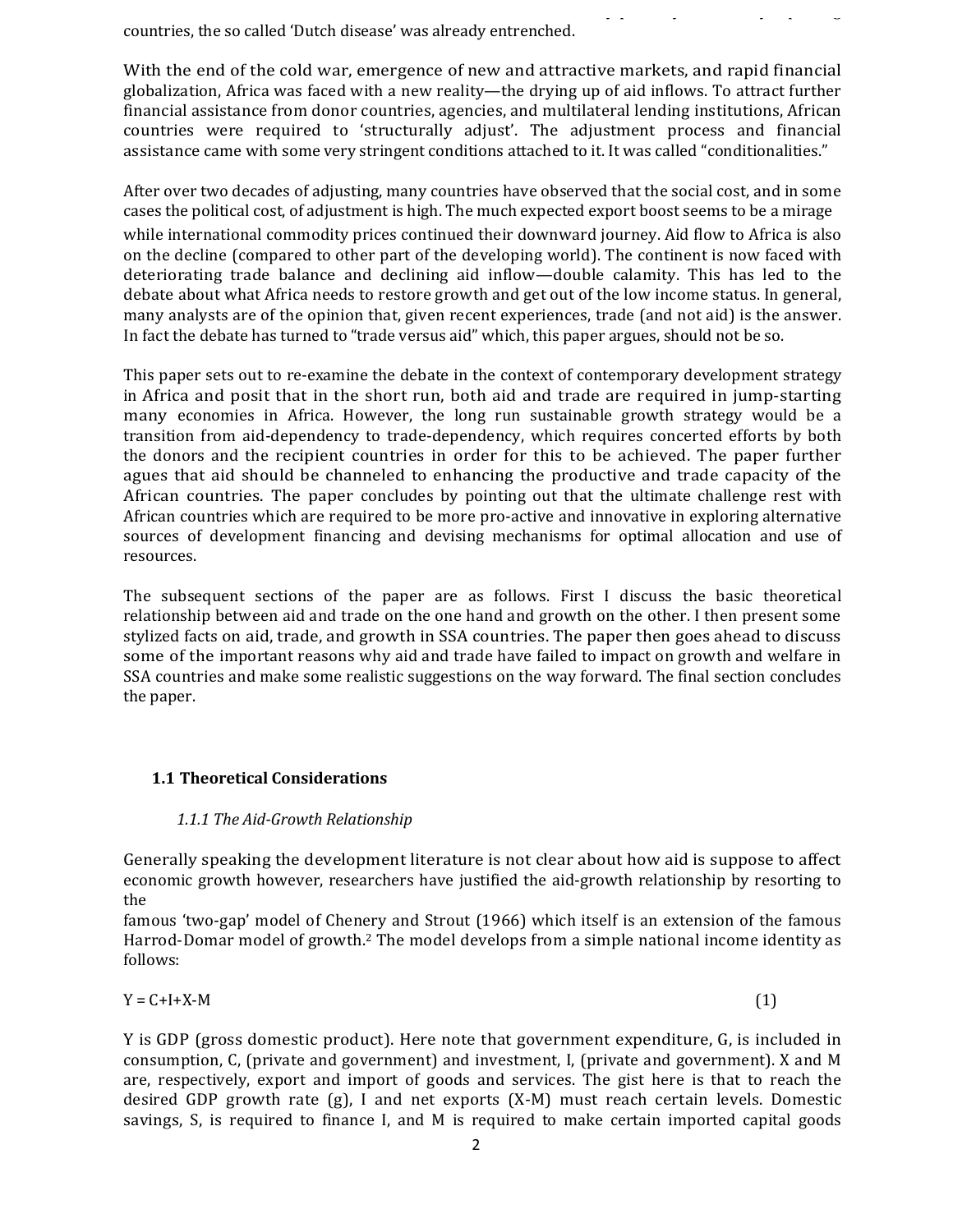$Y-C-I = X-M$  (2)

If we let  $S=Y-C$ , then we can write equation (2) as;

$$
(S-I) = (X-M) \tag{3}
$$

Here come the savings  $(S-I)$  and external  $(M-X)$  gaps. Note that these gaps are not additive. In other words, the government should do its best to cover the largest of the two gaps (whether the domestic or foreign gap), once the largest gap is covered, the other will not form a problem. If the government successfully determines the larger of the two gaps and the required amounts to cover it,

<sup>2</sup> It is important to state that the famous Economist Walt Rostow in his 1960 book also described how aid can be imperative in mobilizing savings to generate sufficient investment for growth, thus reducing domestic capital constraint (Newark 1995: 228).

then the means to finance must be found. The most commonly used are foreign borrowing and foreign direct investment (FDI).

Over the years, African countries, particularly SSA countries, have relied on foreign borrowing to cover for the gap. Foreign direct investment flow to Africa in general has been very poor. FDI flow is mainly to the mineral extractive sub-sector. With mounting debt burden, poor export performance, and poor FDI flow, the only way to finance an external gap is through foreign aid.

# 1.1.2 The Trade-Growth Relationship

The trade-growth relationship is anchored to the general Ricardian framework/model of 

international trade. This model suggests that, given technology and preferences, under perfect competition, trade will lead to growth and improved welfare based on comparative advantage. 

Comparative advantage can come from different sources such as productivity, technology, cost, factor endowment, and so on. I will not pursue this issue further here.<sup>3</sup> What is to be noted is that the pure theory of trade suggests that, under certain conditions, trade is growth inducing and 

welfare enhancing.

It is a well known fact that SSA countries' capacity to export has not improved significantly in the past 30 years since 1970. Coupled to this is the collapse of international commodity prices. Hence, SSA countries are faced with worsening terms of trade. This implies that, over the years, many SSA countries could not finance their external gap (X-M) through export, thus, the increasing reliance on external debt and foreign aid to finance the gap.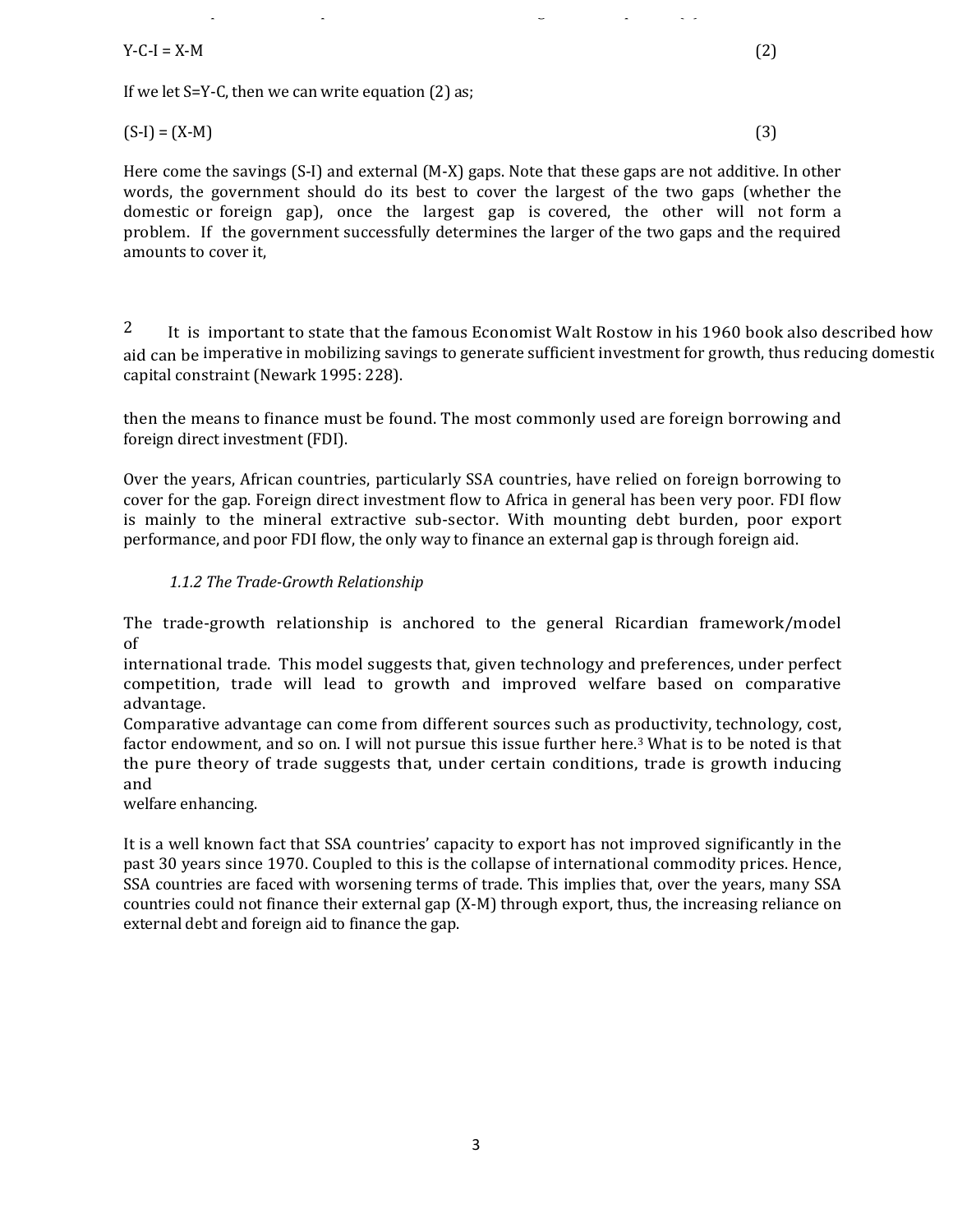#### a. Aid to Growth

Several empirical studies have been carried out to examine the impact of aid on growth. Due to severe data limitations, most of the studies done in the 1960s, 1970s, and 1980s were very inconclusive. There was also the problem of specifying correctly the mechanism through which aid impact on growth. An extensive review of the literature can be found in Hansen and Tarp (2000) and Clemens et al. (2004). It should be emphasized that recent interest in the subject was sparked by the work of Boone (1996) which observed that aid finances consumption rather than investment suggesting that aid is not effective in stimulating growth. The paper introduces some political variables as determinants of aid thus avoiding the issue of reverse causation. Burnside and Dollar (2000) study examine some of the skepticism observed in Boone (1996) and also attempt to forge a consensus. Researchers that have shown interest in this subject include Hansen and Tarp (2001), Dalgaard and Hansen (2001), Guillamont and Chauvet (2001), Collier and Dehn  $(2001)$ , Lensink and White  $(2001)$ , Collier and Dollar  $(2002)$ , and Easterly  $(2003)$ . Essentially, the studies were some kind of variant of the Burnside and Dollar (2000) by introducing additional variables such as the square of aid, terms of trade shocks, variability of agricultural output and exports and such other variables as interactive term combining aid with terms of trade shocks.

It should be observed that some of the studies confirm the position of Burnside and Dollar that aid is effective only under a good policy environment, while others studies observed that when some other variables are introduced into the model, the coefficient on the interaction between aid and some policy variables approaches zero and in many cases becomes statistically insignificant. However, Easterly  $(2003:26)$  points out that "This literature has limitations: how to choose the appropriate specification without guidance from theory, which often means there are more plausible right-hand side variables than there are data points in the sample." In a recent study, Rajan and Subramanian (2007) found little robust evidence of a positive (or negative) relationship between aid inflows into a country and economic growth. The paper also found no evidence that aid works better in better policy or geographical environments, or that certain forms of aid work better than others. The study concludes by suggesting that for aid to be effective in the future, the aid apparatus will have to be rethought. In sum, recent studies are also inconclusive about the impact of aid on growth.

## b. Trade to Growth

The literature on trade and growth is enormous and I will not attempt to review all here. However there are some influential papers on the subject which I would like to discuss their major findings. First, it should be pointed out that, though related, there is a clear distinction between trade policy (openness/liberalization) and trade itself. However, in many studies, this distinction is blurred. I would like to maintain the distinction in this paper. A good survey of the literature on openness and growth through the late 1980s can be found in Edwards (1993) which argues that much of the studies have been plagued by empirical and conceptual problems. Furthermore, the paper argues that the issues of endogeneity and measurement errors are not well dealt with in most of the studies making the results very fragile, unconvincing, and inconclusive. Berg and Krueger (2003) provide a more recent survey of the literature. The paper poses two important questions—is trade openness an important determinant of growth and is the growth that is associated with trade liberalization particularly pro- or anti-poor? Rodríguez and Rodrik (2000) argue that a large body of literature provides an affirmative answer to the first question. Berg and Krueger (2003) also demonstrate that increases in openness to trade are an important contributor to growth. Other influential contributions to the subject include Dollar (1992), Sachs and Warner (1995), Edwards (1998), Frankel and Romer (1999), Lee (1993), Harrison (1996), and Wacziarg (1998).

In general, many of the studies examining the differences across countries in the level of output per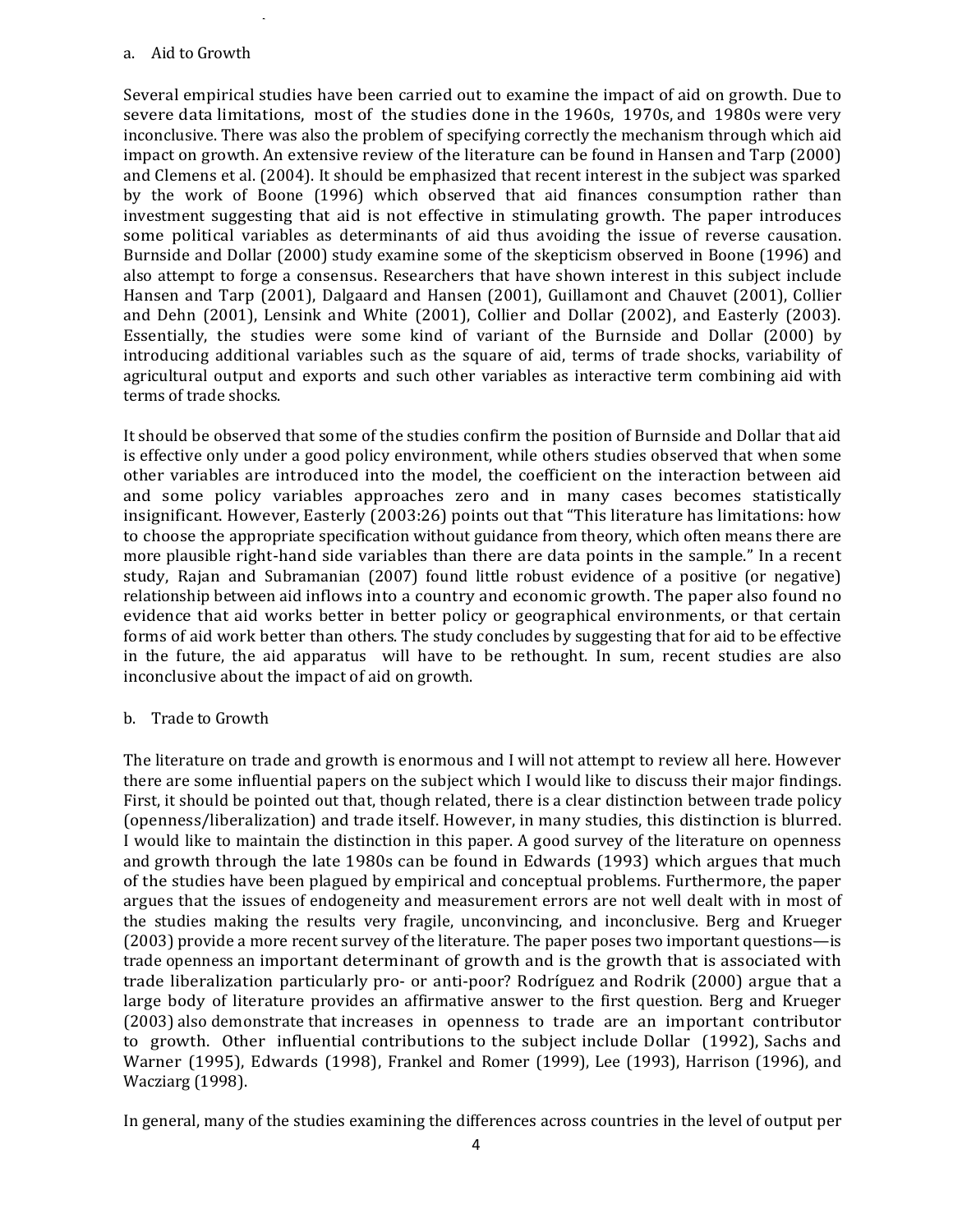endogeneity is taken into consideration. Most of these studies are based on cross-country and panel regressions. Some other influential ones with the same submission include Barro (1997), Alcala and Ciccone  $(2001)$ , Barro and Lee  $(1994)$ , Easterly and Levine  $(2001)$ , Dollars and Kraay  $(2001)$ , Dollar and Kraay (2002), Irwin and Tervio (2000), Islam (1995), Sala-i-Martin (1997), Hall and Jones (1997), Frankel and Rose (2000), and Greenaway et al. (1998).

capital  $\alpha$  is that  $\alpha$  is the  $\alpha$  -difference of  $\alpha$  is used to  $\alpha$  is used to  $\alpha$  is used to  $\alpha$ 

In terms of trade per se (as against openness), some influential studies include Frankel and Romer (1996, 1999) and Levine and Renelt (1992) who have found modest positive correlations between growth in per capita income and trade share and interpreted the correlation as causation. Barrows (2004) argues that the simultaneity bias issue is a major draw back of many of these studies which can make OLS estimations to overstate the effect of trade on growth of per capita income. The Frankel and Romer (1999) study instrument for trade using geographic characteristics of a country. However, Barrows (2004) argues that omitted variable problem could still exist if growth is determined by these geographic factors.

Due to the inconclusiveness of the literature and the barrage of criticism trailing many of the adopted methodologies and manner of measuring the various variables, there seems to be a qualification of the findings of the openness/trade and growth relationship. The submission now is that, generally, more exposure to international trade may cause faster economic growth, but does not always and necessarily do so, and the determinants of whether trade is good or bad for growth are institutions and other economic policies (Whao!).

The qualification is suggesting that if a country is getting other manners of (socio-political and) economic policies basically right, and has reasonably well-functioning government and institutions, then we should expect trade (liberalization) to enhance growth and development thus raising the quality of life for many more people than it harms. However, if a country only liberalizes trade and does not get things right in terms of other policies, increase trade liberalization by itself could make many more people worse off than it makes better off. This line of argument can now be found in more recent literature such as Wacziarg and Welch (2003), Baldwin (2003), Bolaky and Freund  $(2004)$ , Chang et al.  $(2005)$  and Balat and Porto  $(2005)$  among several. There submission is that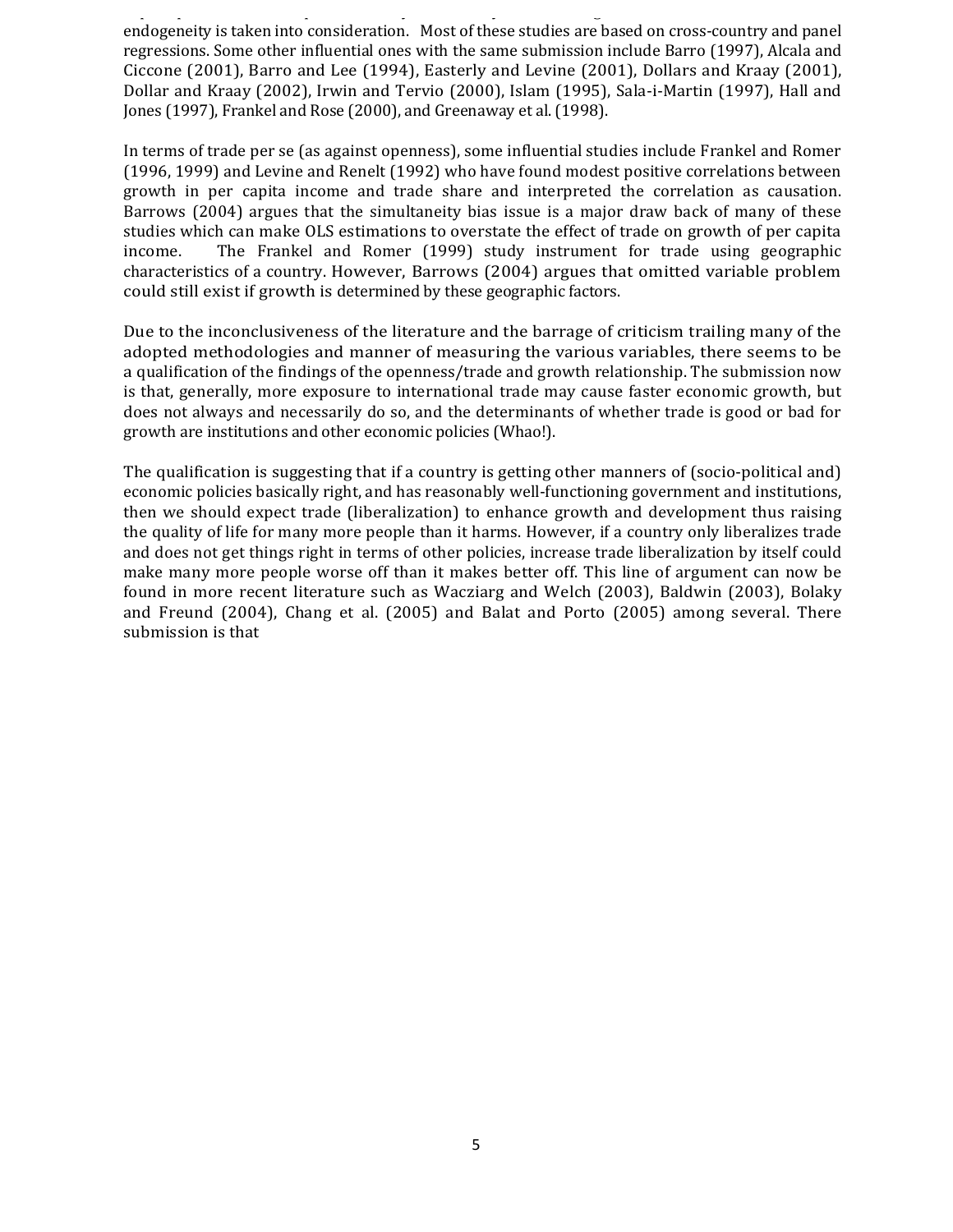trade liberalization in itself cannot ensure growth unless some other complementary policies are up and running well.

# **2. AID, TRADE AND GROWTH IN SSA COUNTRIES: SOME STYLIZED FACTS**

In this section, I make a brief presentation of the trend in major aid, trade, and growth indicators in sub Saharan Africa countries. I attempt to match the behavior of the indicators with major findings in the empirical literature.

Figure 1 shows the trends in major aid indicators in sub Saharan Africa from 1970 to 2006. The data includes figures for Nigeria and South Africa. It can be observed that since the late 1970s when the international prices of primary commodity exports collapsed, through the structural adjustment 

program (SAP) era and up till the late 1990s, all the major aid indicators suggest massive aid flows to SSA. Of interest is the fact that aid per capita has continues to rise since 2000 while other indicators tend to have stabilized. Though aid as a percentage of gross national income (GNI) has not been too high, the figure has approached about 8 percent since the mid-1980s. Aid as percentage of import of goods and serves have averaged about 17 percent since the mid-1980s, 

while aid as a percentage of gross capital formation as averaged about 28 percent since the mid-

1980s. Of course the figures are averages as there are both upper and lower outliers. However, a tentative conclusion here is that since the late 1970s, on the average, aid flow to SSA countries has risen significantly.

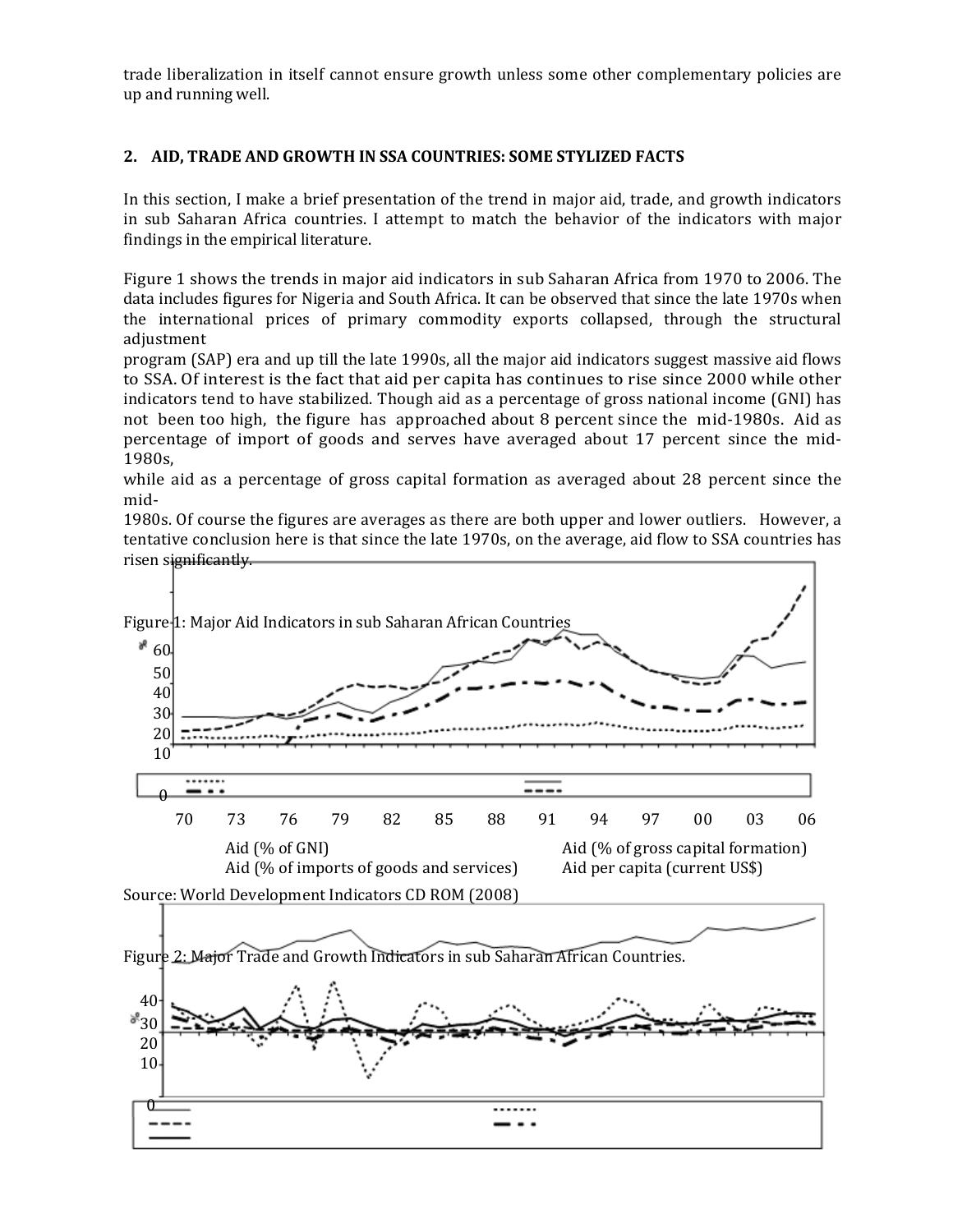Exports of goods and services  $(\%$  of GDP) Exports of goods and services (annual  $\%$  grow th) Foreign direct investment, net inflow s  $\left(\%$  of GDP) GDP per capita grow th (annual  $\%$ ) GDP grow th (annual  $\%$ )

Source: World Development Indicators CD ROM (2008)

Figure 2 presents trends in major trade and growth indicators in sub Saharan Africa. It can be observed that export of goods and services as a percentage of gross domestic product (GDP) has been relatively stable since the 1970s. A major reason for this is that the structure of production and export has not changed significantly in these countries. SSA countries have continued to produce and export those (primary) commodities they have been exporting since independence in the 1960s. Figure 2 shows further that the growth of export of goods and serves has been very volatile over time and on the average it has been close to the x-axis (meaning close to zero growth rates). A similar pattern can be found for GDP growth and GDP per capita growth. Foreign direct investment as a percentage of GDP shows a trend that is similar to the others.

Essentially, what Figure 2 is showing is that over time output growth, output per capita growth, export growth, and FDI share in output have all been very low in SSA countries. This definitely implies that external gap in SSA countries can only be covered by borrowing or aid flows, as export performance have been very poor and erratic. Despite the massive aid flow since the late 1970s, GDP per capita growth and GDP growth have remained poor. Trade itself has not improved significantly. Thus, one can safely conclude that BOTH aid and trade failed to impact significantly on growth and enhance welfare of majority of the citizens in SSA countries. Why? This is the kind of question we should be asking and providing answers to. This I turn to presently.

## **3. WHY HAVE AID AND TRADE FAILED IN SUB SAHARAN AFRICA?**

First, I would like to briefly present some of the main expected common benefits/drawbacks of both aid and trade before evaluating some of the plausible reasons why both have failed in SSA countries. The list is by no means exhaustive. Aid in Africa

Expected Common Benefits 

- o During or after calamities (and emergencies) such as wars, earth quacks, floods, droughts, and so on, it is a quick way of saving lives and can offer a quick solution to the problem.
- o Experience since independence shows that it is a subtle way of demonstrating cares champions of the underdog—thus encouraging friendly relations.
- o Aid can and has been used by many countries to cover fiscal gaps and even external gaps.
- o Aid has been given to group of countries to ensure and maintain regional security.
- o The recent Chinese approach shows that aid may be used to achieve long-term growth (and may be effective if it is without conditionalities), thus aid can be a 'win-win exchange' and of 'mutual benefit.'

-20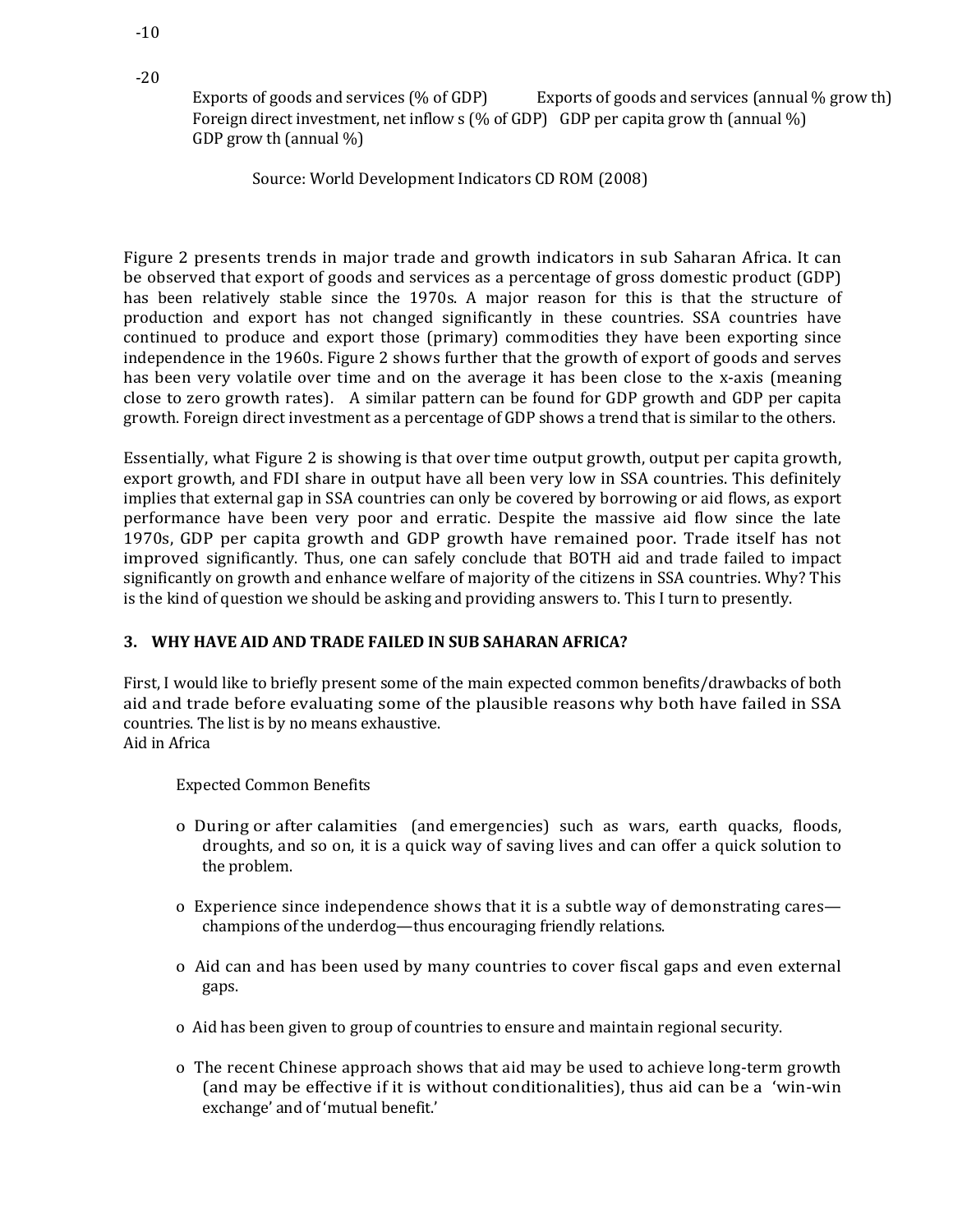#### Common Drawbacks

o First, it should be noted that aid comes at a cost to the donor countries/institutions. How sustainable this can be is debatable.

o Experience over time has shown that the potential for mismanagement by the recipient 

- country is high. This is responsible, in part, for the various conditionalities.
- o Grants and no-interest forms of aid can easily amplify the dependence relationship of the recipient country on the donor country.
- o It can be used as a tool by the donor countries for (international) political leverage.
- o The amount of aid that a country can have access to is supply-constrained. This implies that the donor countries decide how much you get, how you get it and when you get it.
- o With several SSA countries cap-in-hand, aid cannot go round—first come, first served, thus there is no guarantee that a country will get it.

## Trade with Africa

Expected Common Benefits 

- o In a competitive market system, it represents an efficient method of resource allocation.
- o It is a sustainable way of financially empowering the populace.
- o With sustained growth in trade, it lessens dependence upon aid, thus reducing the effect of the drawbacks of aid.
- o It can be a 'win-win' relationship, thus leading to equitable relationships among countries.
- A sustainable tool for achieving growth (and equitable distribution of income).

Common Drawbacks 

- o To trade, you have to first produce, and given the nature of goods produced by SSA countries, benefits may take a long time to materialize.
- o Trade usually requires large amount of capital (production, export, and standard).
- o The risks are sometimes enormous—price collapse, crop failure, income fall, and so on. The effect of such phenomena can sometimes be economy-wide and lasting.
- o It is not a veritable tool for assisting all the disadvantage people in the society (there are always domestic losers and winners in trade and trade policy reform).

Now I turn to address the issue of why aid and trade tends to have limited impact on growth in SSA countries. First on the issue of aid, the following can be observed:

One can safely argue that the main and underlying aim of giving aid (in the absence of catastrophes and urgencies) is to help create and promote sustained growth and bring about 

structural transformation of the economies of the recipient countries (Salam, 2008). However, Salam (2008) was quick to point out that in most, if not all cases, both the donor and recipient countries have conflicting interest and both interest further contradict the

aim 

of giving aid, and as a result aid fails. As it is generally said 'there is no free lunch', thus there are usually economic and political motivations for donations. This is why some analysts doubt the political and economic 'neutrality' of Chinese aid to SSA countries (the one-china position is an example).

Most of the subtle conditionalities attached to aid are actually inimical to growth in SSA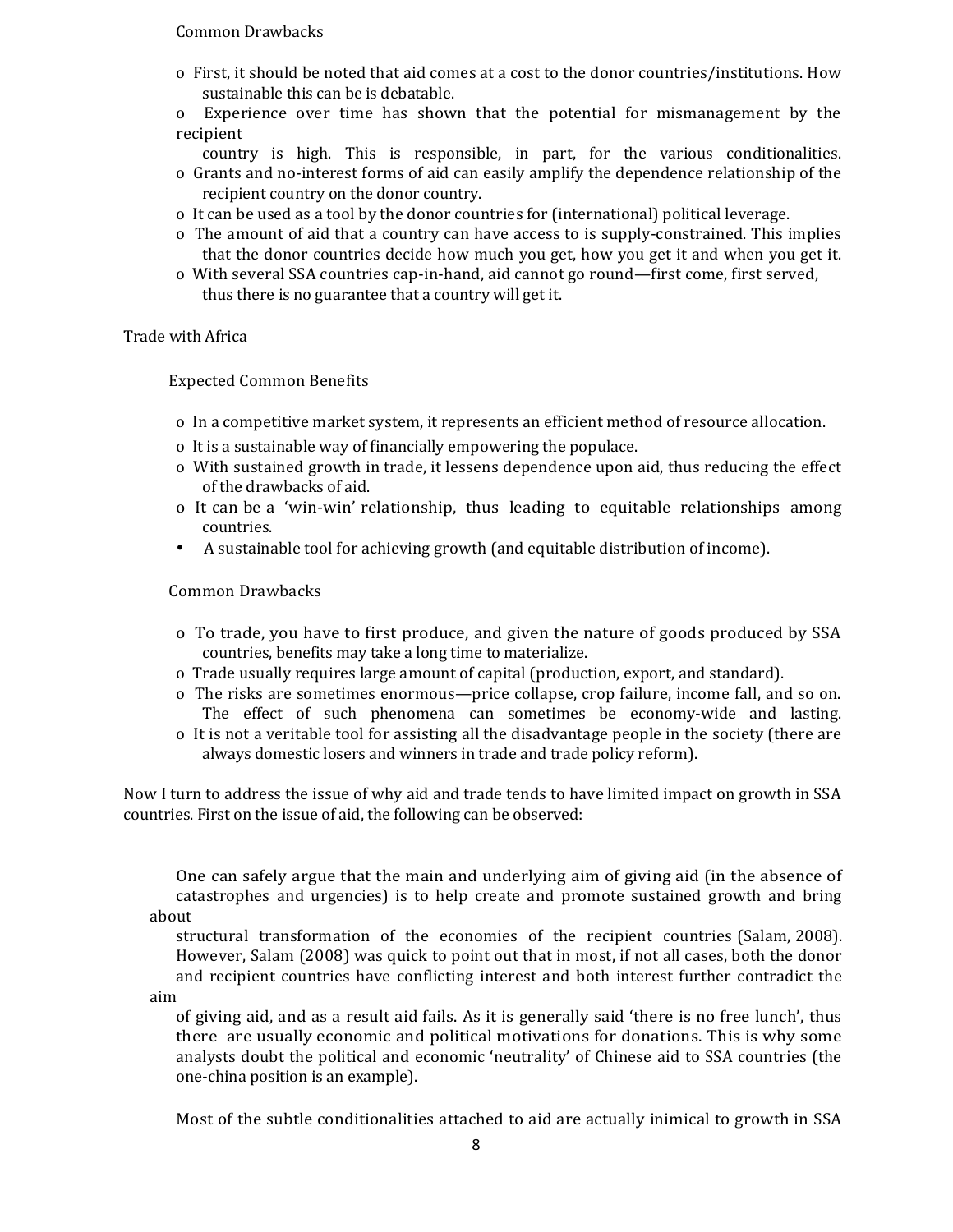export of the donor country, easy access to raw materials, and opportunity for FDI. The investment made by firms from the donor countries are actually investment in the mineral extractive industries and other areas that supply raw materials to the donor countries. These 

countries. For  $\epsilon$  is the  $\epsilon$  matrix  $\epsilon$  and  $\epsilon$  as  $\epsilon$  as  $\epsilon$  as  $\epsilon$  to  $\epsilon$  to  $\epsilon$ 

kinds of aid and investments have little or no impact on technology transfer, sectoral linkages, and employment in the host country. The rapid growth of China implies huge demand for raw materials and other inputs. This, some analysts claim, explains the need for the romance between China and SSA countries.<sup>4</sup> Easy access to domestic market by foreign exporters of final consumer goods will make nonsense of any industrialization drive of SSA countries. 

What aid actually finances? Many studies have attempted to provide answers to this question. The nature of aid utilization is very important. First, many analyst argue that the fund itself does not leave the donor countries as it is used to make purchases in those countries (and even service exorbitant personnel cost of expatriates attached to aid projects). 

Second, where it is used to off-set fiscal gap of the recipient country, the gap itself was created by expenditures on unproductive activities like prosecuting wars and conflicts, financing final consumer imports, maintaining dictators in power, financing the consumption behavior of local elites, and so on. Thus, aid finances activities that are not growth-inducing or welfare enhancing.

Related to the above is the issue of out-right embezzlement and mismanagement by all those local officials responsible for administering the aid. This is a common phenomenon in SSA countries. Simple put, the money just goes down the drain. Efforts to institutionalize transparency and accountability in the usage of aid have met with stiff resistance from the local bureaucrats.

As it is evident from the empirical literature, the recipient countries do not (and are not 

willing to) put in place complementary policies and measures that would make aid work better. 

Limited domestic capacity to absorb and administer aid. It is the case that after such crisis as wars, conflicts, and so on, donor countries rush aid to the affected countries to help in reconstruction. However, such countries emerging from wars do not have the required 

administrative and institutional capacity to manage the funds. Those were actually what the 

war had destroyed.

The 'cold-war' was another major reason why aid was not effective in SSA countries. Donor countries pumped huge amount of money into Africa just to gain alliances and allegiances and not for the genuine development needs of the sub continent. Of course, this represents a cheap source of funds for irresponsible leadership style that pervaded

the 

continent at that time (and up till now?) Thus, many countries spent the funds frivolously knowing that more would come. With the end of the cold war, we might think that things would change. The current 'aid-challenge' that China is given to the traditional western donors might bring about a subtle 'aid-competition' reminiscence of the cold war type. Again, this is good for SSA countries, but would we learn from history?

In terms of trade, there are several reasons why trade and trade policy reforms have not translated to rapid growth in SSA countries. The profound ones can be discussed as follows: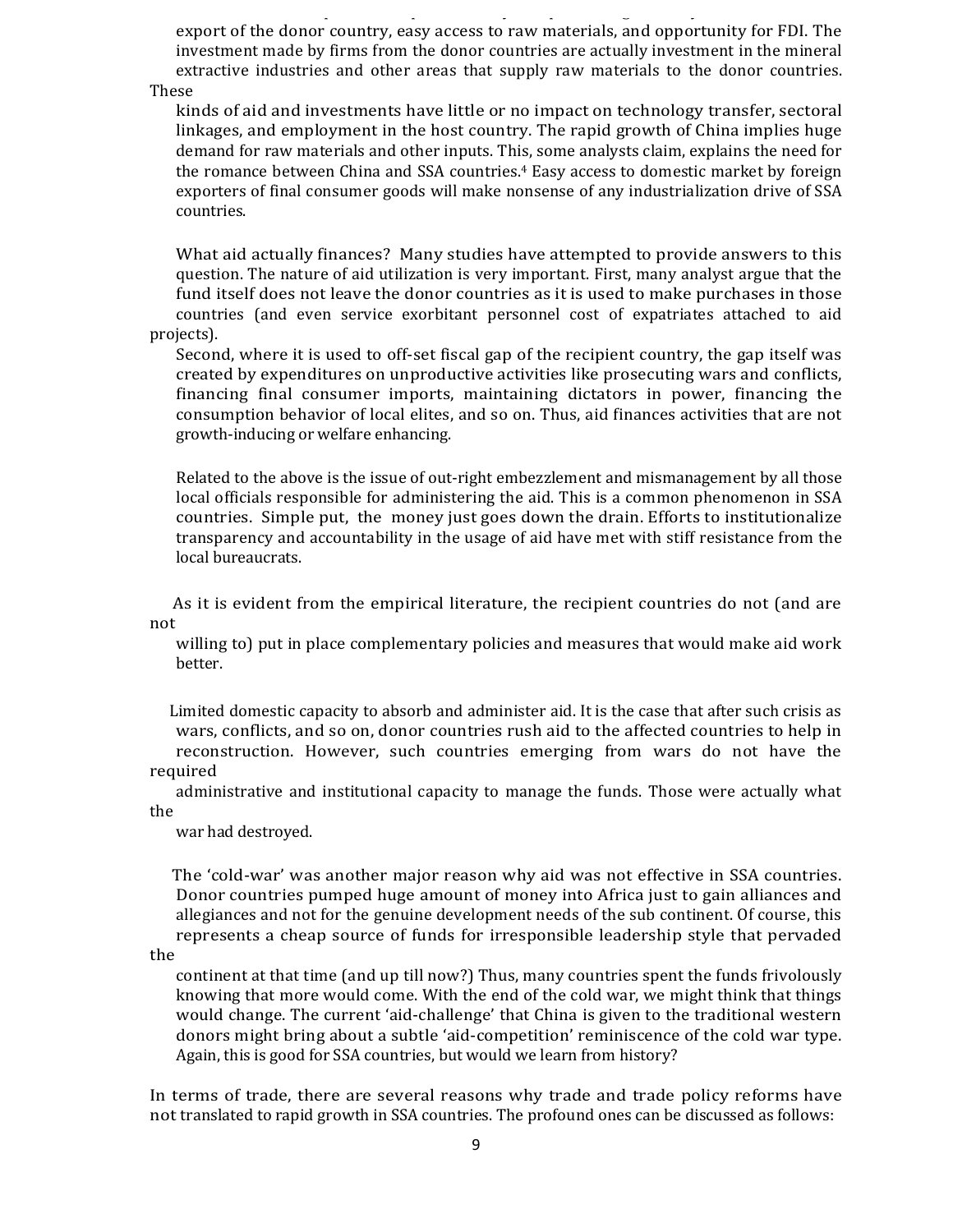IIn any policy reform measure, there are winners and losers. The questions here are which group is the major loser and how strongly are the members of the group affected? The inability of policy makers to provide answers to these questions has made trade and trade 

policy reforms to have limited impact on majority of the people. In SSA countries, it is paradoxical that the vast majority of the poor are the main losers from trade and trade policy 

reform. The benefits of trade hardly trickle down to the majority of the people. The ruling elites are the major beneficiary of the gains from trade.

The state of institutions, markets, infrastructure, and integration. There exist fundamental 

institutional and market imperfections in SSA countries which retard the growth of trade 

among African countries and further diminish the chances of reaping the potential benefits from trade and trade policy reform. The poor state of infrastructure and existence of major market imperfections have made SSA countries less competitive globally and impaired intra-African trade. In many cases business and labor regulations do not attract the necessary 

investment that would promote production and export.

One important question that would readily come to mind is what are SSA countries actually exporting? Analysis of SSA export shows that most countries rely on one or few primary commodities for foreign exchange earnings. These commodities (or minerals) are explored, extracted, processed and exported by multinationals in which the host country has little or no interest. The prices of these primary commodities are further determined outside

the 

control of the exporting countries. There is little or no value-added in the process of extraction and exportation. In most cases, the level of trading becomes largely determined by prices rather than volume. For example, the substantial growth rates SSA countries recorded from 1997 to 2007 were largely due to favorable commodity prices rather

#### than

increase in trade volume. In fact, the growth was driven largely by the major oil exporting countries. 

Also, due to poor infrastructure and low value-added, SSA countries have had to contend with the issue of market access. The advanced economies, due to one reason or the other, have imposed stringent standard to be met by exporters from SSA countries. Basically these standards are as a result of the nature of goods exported by SSA countries. Countries that rely on export of primary agricultural produce are worst affected.

Role of the state/government. In general, societies work hard to create what is usually referred to as development-oriented states. It is debatable if this is the case in most SSA countries. Recent empirical literature on trade and growth suggest that complementary 

policies are required if the gains from trade are to be realized by SSA countries. However, the basic issue here is why governments of SSA countries are reluctant to put in place those complementary policies. Bureaucratic bottlenecks, inconsistent policy stance, compromised judiciary, corruption, and so on, are major attributes of the state in many SSA countries. It can be argued that with well-functioning complementary policies to promote trade, the 'economic rent' enjoyed by some public officials would disappear. Hence, even when governments know what to do, they are reluctant to do it. For instance, one wonders why many SSA countries still retain certain business and labor regulations that are inimical to trade and investment. Of course, there are bound to be some opposition to reforms, for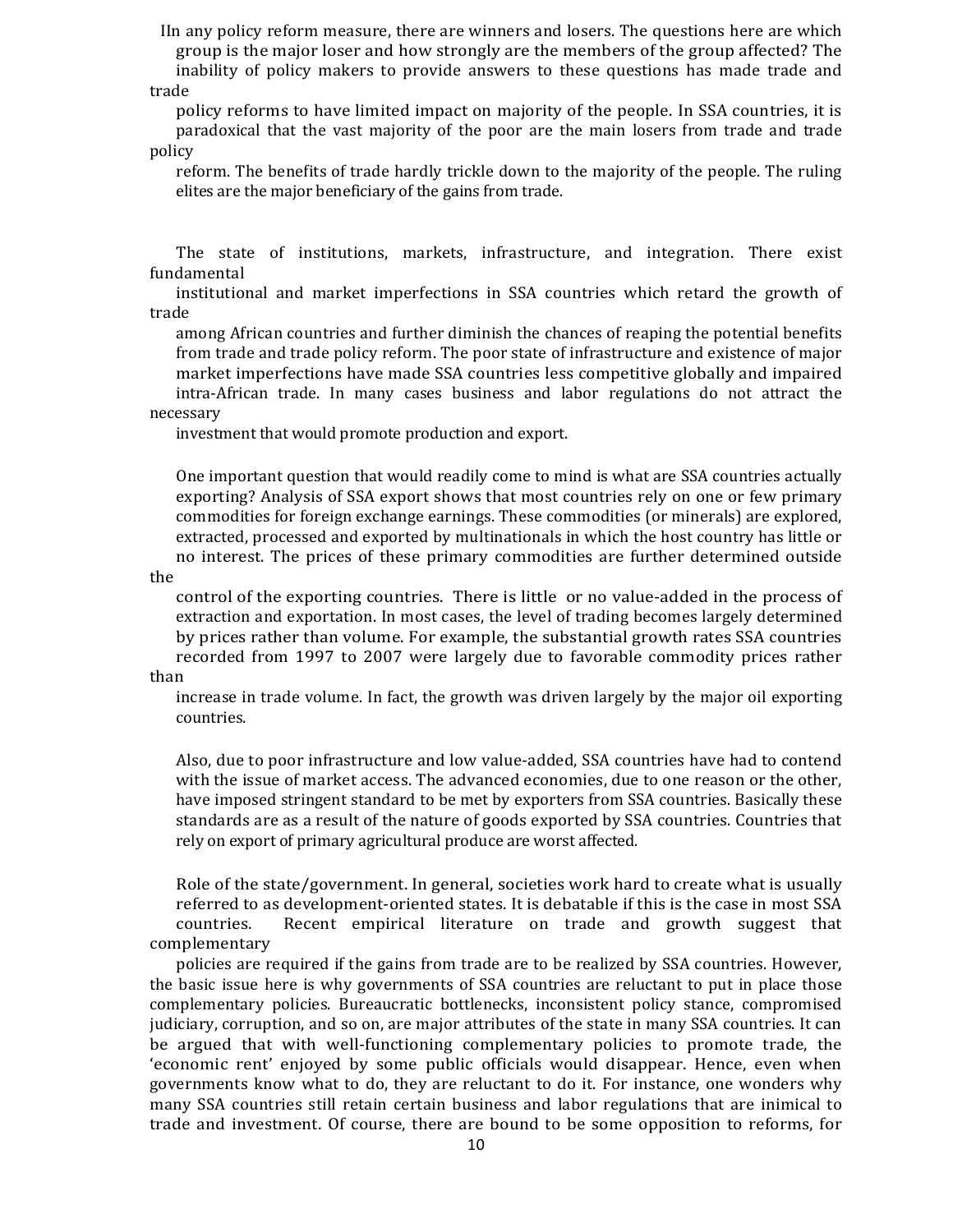ensure that losers are protected/compensated in some ways.

# **4. WAY FORWARD AND AGENDA FOR ACTION**

As it is widely reported, aid has produced so few successes and so many mistakes. In this paper, I have tried to argue that the issue is not aid versus trade, but rather SSA countries require both aid and trade. The basic issue is how to make aid and trade beneficial to the vast majority of the people. How can SSA countries use both aid and trade to get out of the poverty cycle? How can aid and trade be growth inducing and welfare enhancing for the vast majority of the citizenry? After all, if the Marshal Plan can work in Europe, why not Africa? There is no doubt that many SSA countries do not have the internal capacity to mobilize resources for investment. Infrastructure is poorly developed, markets are small and underdeveloped, and institutions are weak and fragile, then it becomes difficult to neglect the role of aid in jump-starting many economies in Africa. It must be pointed out that most SSA countries have many incentive packages to attract investment and promote trade. However, investment and trade are not responding appropriately. Most foreign investments are directed to the extractive mineral and the telecommunication sub sectors. So what must be done to make aid and trade growth-inducing and welfare-enhancing? First, I discuss aid.

Learning from history. A growing consensus in the empirical literature is that aid works better when the recipient country puts in place complementary policies that ensure genuine 

commitment to and pursuance of sound economic management. Without this, aid will be wasted. Aid succeeded in Botswana due to the entrenchment of sound economic management measures. Aid failed in Zambia due to the absence of such measures. Sound policies and institutions increases the chances of aid being effective. Such measures include, but not limited to, fiscal discipline and transparency, pursuance of low inflation, liberal trade and exchange rate system, investment-friendly business regulations, sound judiciary, and labor laws that are not discouraging to investors. It should be observed that just having

good 

policies is not sufficient to ensure success. The policies must be soundly administered and managed. Aid should complement rather than crow-out private investment.

Rethinking aid priority. In the absence of emergences, what should be the long term aim or goal of aid? Donors should make growth, wealth creation, and poverty reduction their priorities. It makes no sense for donors to distribute millions of dollars of free religious books and material and think such aid would stimulate growth and reduce poverty. With

the 

end of the cold war, strategic considerations for giving aid should be relegated to the background. The largest recipient of American aid in Africa is Egypt—simple because it recognizes Israel. In many cases in SSA countries, aid usually favors allies and ex-colonies.

Research and appropriate aid-targeting. In many cases, aid flows to African countries have been badly targeted either due to deliberate foul-up by donors or absence of proper research 

on the needs of the recipients. In the late 1990s, it was reported that starving Somalis were given heartburn pills. There are records showing that Mozambican peasants have been 

presented with high-heeled shoes. It is also on record that a fish farm built in Mali from aid was built on a canal that is dry for half of the year.<sup>5</sup> Poor or lack of research has made aid to be wrongly managed and targeted.

Rational economic decision-making process. It is no news that most governments of most SSA countries act in economically irrational ways in aid and economic management.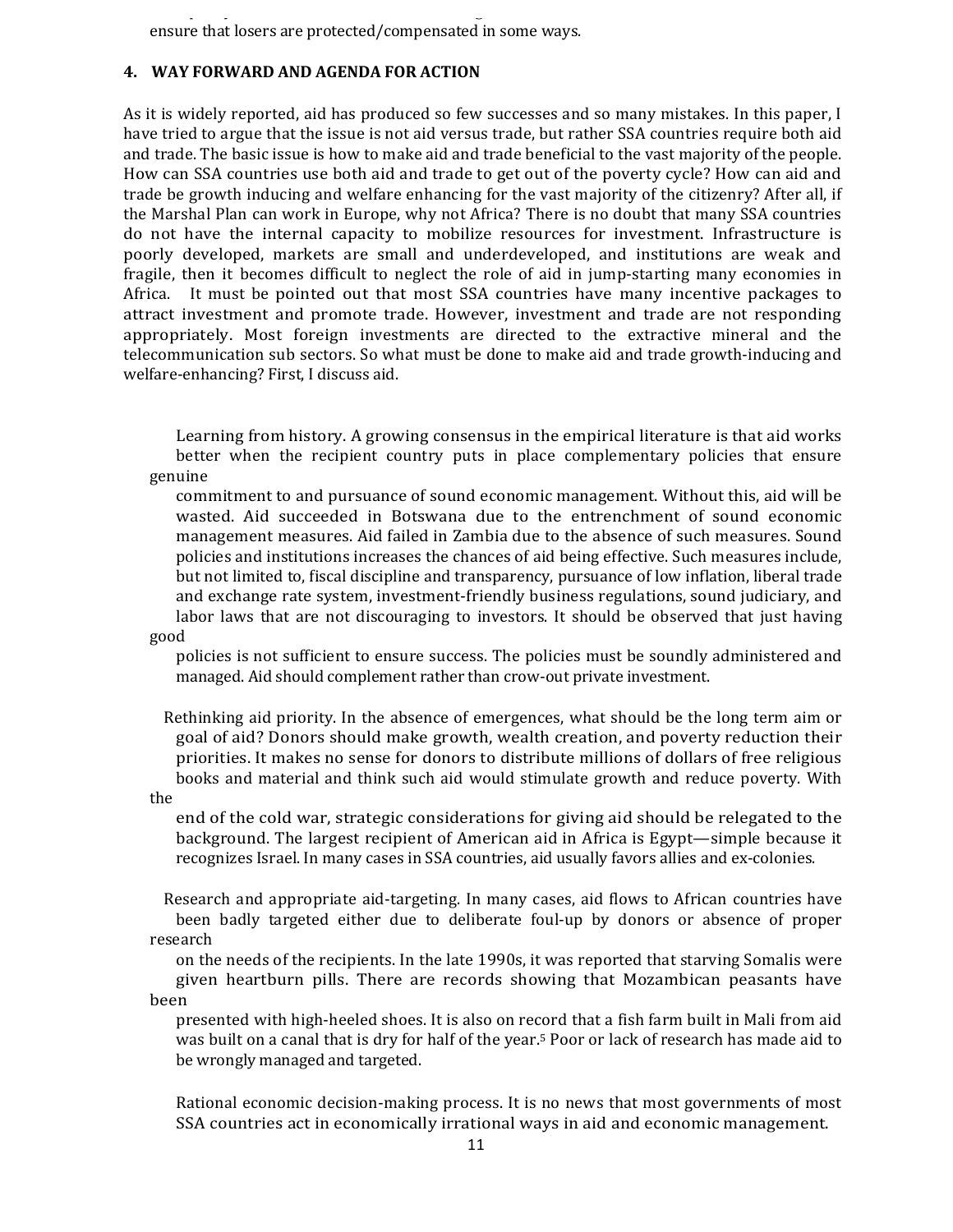5 The Economist (2006). www.er.uqam.ca/nobel/r16374/teaching/Lausanne/Docs/Economist\_OnAid.pdf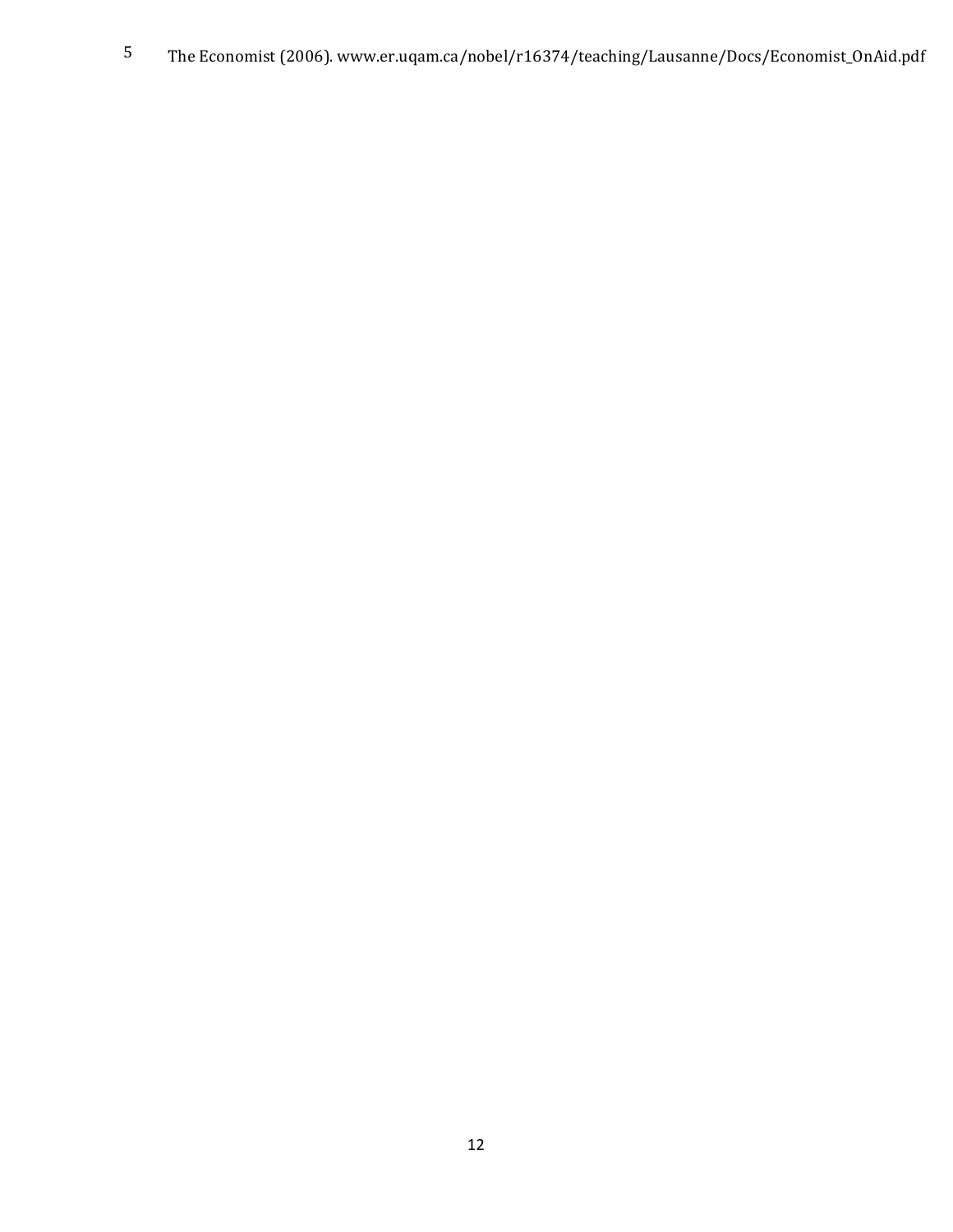Corruption, dishonesty, incompetence, and outright irrational economic policy measures have contributed in no small way in making aid ineffective in Africa.<sup>6</sup> The machinery for receiving, administering, monitoring, and evaluating aid needs to be improved upon. More transparency and accountability are required. The Chinese approach of project-aid is an encouraging sign. In many cases, instead of cash gift, China engages in construction of dams, agricultural projects, roads, rail lines, and so on. This is likely to increase the 'winwin' situation. Emphases should be on sustainable aid projects. In the long run, the recipient countries must improve on their administrative, institutional, and human abilities to manage aid and the overall economy effectively.

Inclusive and participatory growth strategy. SSA countries should ensure that all the members of the society are included, participate, and benefit from the growth process. This will reduce the chances of agitation, conflicts, and wars which are likely to make aid ineffective. It is on record that a large consignment of vaccines was destroyed in the Democratic Republic of Congo due to sabotage activities of Rebels who cut the power supply to Kinshasa thus shutting down the refrigerators where the medicines were stored. 

Prosperous countries like Cote d'Ivoire and Kenya are trying to recover from some unwarranted domestic conflicts. Somalia seems to be a permanent tragedy. Wars and 

conflicts would only reverse any gains from aid.

Ownership of development process. It is important that the poor people in the recipient 

countries be made the driving force of their own development. The various community members know the projects that would benefit them more and if they are part of

the 

. 

implementation, the success rate would be higher. It becomes imperative that donors should 

not tie aid to measures that benefit themselves over the poor people they are expected to 

help. Coupled to this, donors need to eliminate those stringent and harmful conditions placed on aid. Of course, this will be easy to achieve when recipient countries better manage the funds given.

Next, I discuss some issues that are important in making trade growth-inducing and welfareenhancing in SSA countries:

Trade to achieve what? Trade should be targeted at getting the vast majority of the people out of poverty and be development-oriented. In other words, SSA countries should aim at promoting trade in what the poor produce and ensure fair returns to the (poor) producers. 

The absence of this, is in large, responsible for the continued high poverty rates in most oil (and solid mineral) producing SSA countries. They trade in commodities that are not produced by the vast majority of the (poor) citizens, thus making the political and economic elites to be the main beneficiaries of trade.

Value-added and Diversification. The trade base of SSA countries is very narrow. SSA countries need to increase both the range and quality of the products they export. There are 

significant benefits to be reaped from moving from exporters of few raw minerals and primary agricultural produce to exporters of varied semi-industrial, agro-allied, and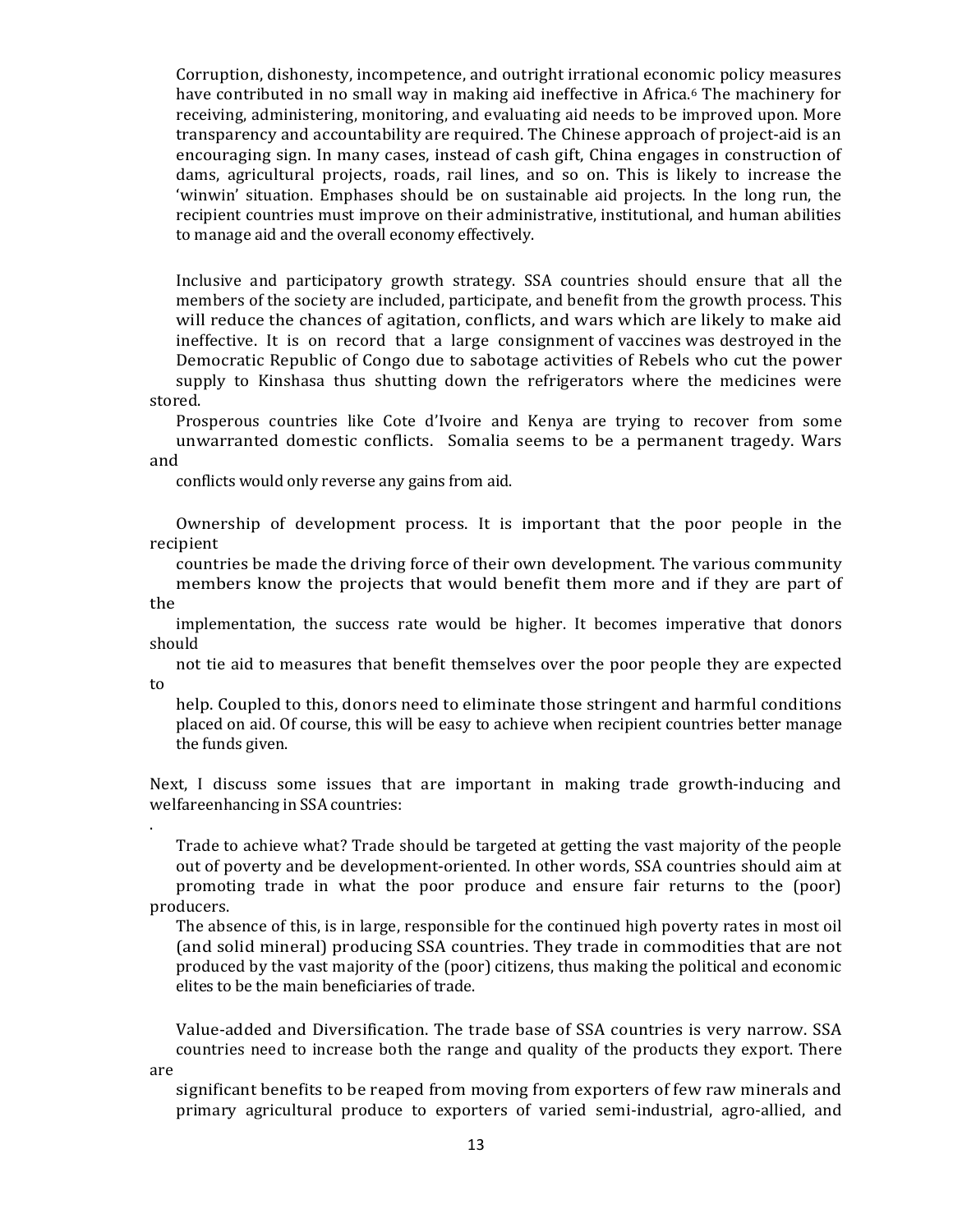who 

can add value to primary commodities. Diversification has the added advantage of minimizing the effect of terms-of-trade volatility. Thus, Africa requires faster growth across the agriculture and manufactured goods sectors. This can only come about with appropriate 

macroeconomic policy framework and environment. SSA countries do not necessarily have to manufacture a whole industrial good, e.g. a car, rather they can specialize in manufacturing high-quality components of the whole.

Building Trade (and trade-related) capacity. Available evidence suggests that Africa's share of world exports declined from 4 percent in 1980 to 1 percent in 2003. Why? The main reason is diminished capacity to produce and export due to factors like poor infrastructure, institutional weaknesses, and commodity dependence, among several. A part solution is aggressive and major investments in trade-related capacity building, infrastructure

and 

improvements to the investment climate.<sup>7</sup> Furthermore, most of the aid being given to African countries can be used to enhance trade capacity—aid for trade. This is the focus of Chinese relationship with Africa. The role of wars and civil conflicts in the destruction of infrastructure in the last  $3$  decades cannot be overstated. Enhancing value-added in agriculture in particular requires well-functioning infrastructure like electricity, storage, transportation, communication, and so on.

Regional Integration: From talk to walk. Not only has Africa's share of world trade declined significantly since the 1980s, intra-African trade has also suffered major decline due to lack of infrastructure and poor integration. Africa countries are only paying lip-service to the whole issue of regional integration. With increasing competition from Asia and South America in traditional European markets, African countries may need to rethink the whole idea of the current rhetorical approach to regional integration and get more serious.

Support of the West. In order for African countries to add-value to trade and encourage diversification it requires the advanced countries to reduce and subsequently eliminate some 

of the obstacles they impose on African countries, such as deliberate tariff escalation, strict rules of origin, subsidies, and standards. Western countries promises to change trade

rules 

and boost aid that helps African countries trade should be fulfill. They need to grant African countries greater access to their markets.

Above all, Africa must wake up and start doing what it is expected to do—become more pro-active and innovative in resource mobilization and utilization.<sup>8</sup> Africa must start to vigorously explore other sources of development financing, e.g. micro-credit. Africa should learn to be more prudent in resource allocation, utilization, and economic management, ensure policy consistency, increase quality of governance, stop the politics of marginalization and exclusion, and invest in human and social capitals. After all, a people cannot develop above their level of knowledge and mentality.

## **5. CONCLUDING REMARKS**

Sooner or later, with task completed and well-done, donors would have to pack their bags—it is already happening in Botswana. But before then, aid is needed in Africa at least into the medium term. Sustained growth and development would depend on moving from aid-dependent to trade-

dependent economies. The effective use of aid and eventual reliance on production and trade to drive growth and development would depend largely on the commitment of the recipient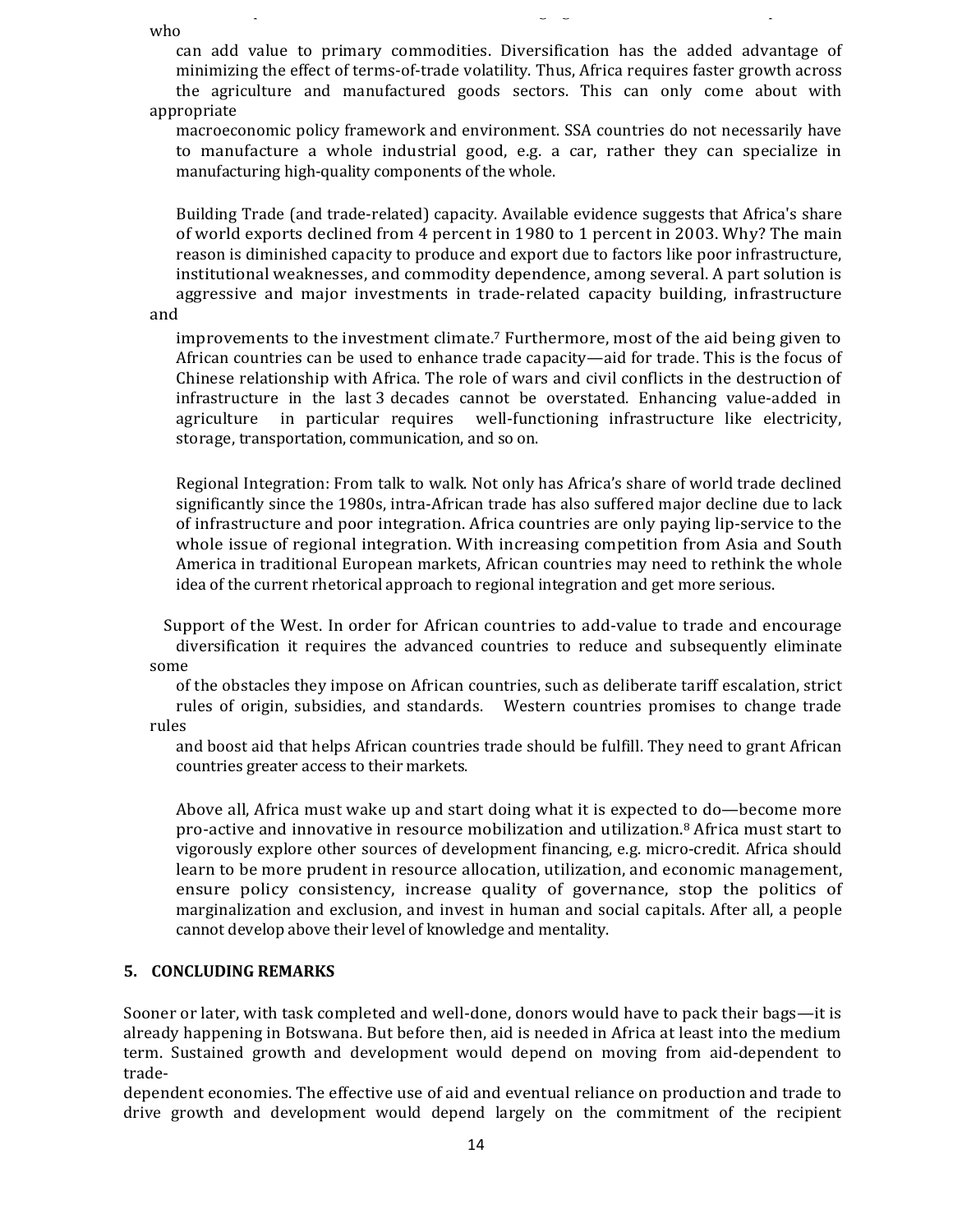To trade, you need to make productive investment in plant and equipment. The basic questions are 

how do African countries make aid and trade growth inducing (and welfare enhancing)? How do SSA countries move rapidly from aid to trade? How do SSA countries make the necessary investment that would lead to beneficial trade? African countries need to be more pro-active and 

innovative in resource mobilization and utilization. Economic management has become very scientific and global in outlook, thus requiring sound judgments from economic managers. African countries cannot afford to have the leadership styles they witnessed in the 1960s to the 1990s 

(which is continuing in many countries). Already, the continent is behind in meeting the Millennium Development Goals (MDGs) and the current global economic slowdown is an indication of what to expect. Western donors are experiencing severe domestic economic slowdown that is putting much pressure on public resources implying that aid commitments would definitely not be fully fulfilled. Thus, any little assistance given must be judiciously utilized. In as much as funds are needed for development so are good ideas, advices, and best economic management 

practices. The quality of governance needs to be urgently improved so that African states can rapidly become development-oriented states. Human capacity building for sound economic management can take a long time to develop, however, Africa can make use of her citizens in the Diaspora. This requires that the right environment should be created so that they can contribute 

their quota in the development process and make investment opportunities to abound. One cannot 

but ask—would Africa lose this century?

7 There would be substantial benefit if Africa can, once again, reach its 1980 level of world export share.

 $8$  It is hoped that the current global financial crisis would force this imperative on African countries. The cris implies

that aid budgets of donors would definitely not be met.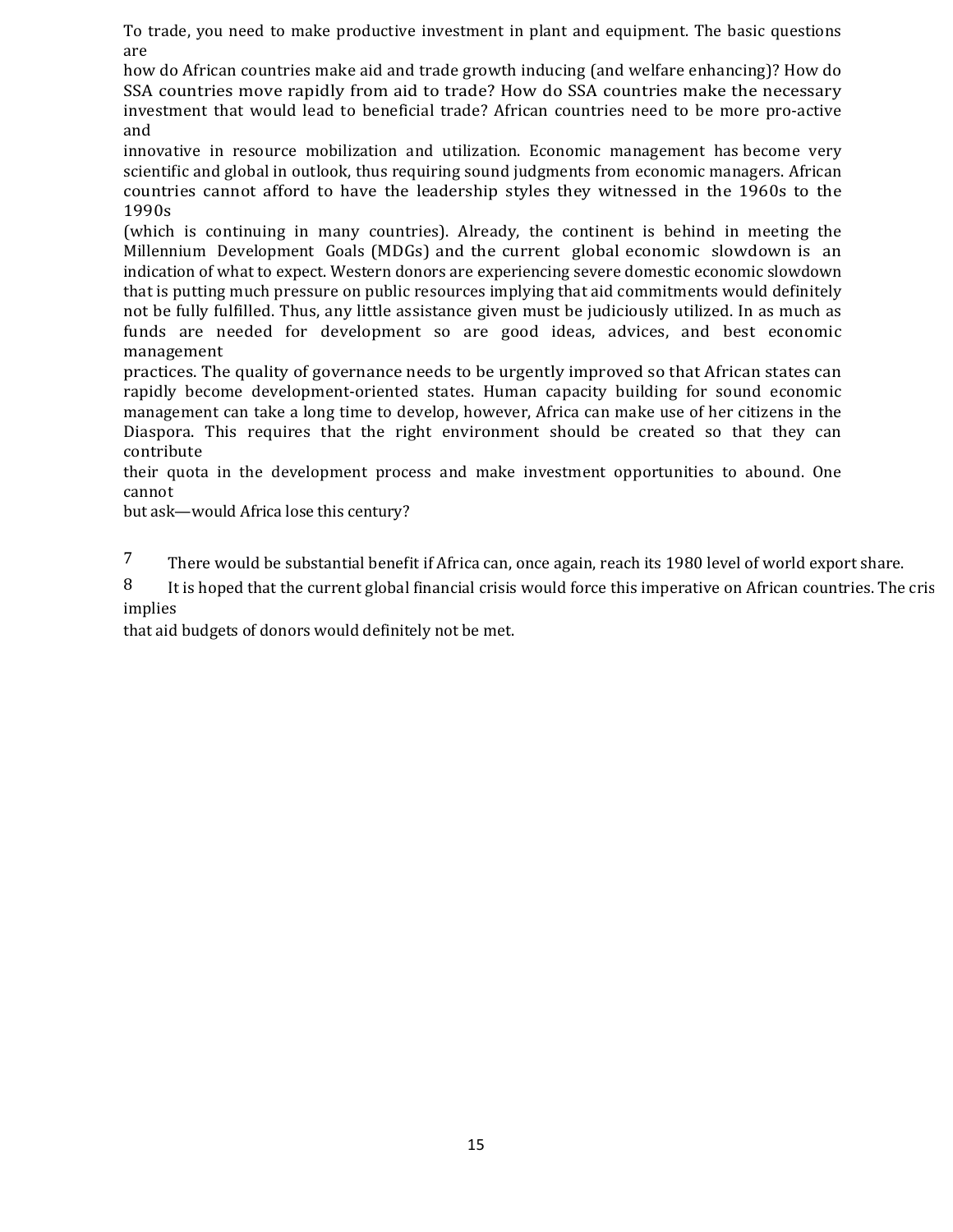#### **References**

Alcala, Francisco and Antonio Ciccone. 2001. "Trade and Productivity," CEPR Discussion Paper

No. 3095 (London: Centre for Economic Policy Research). 

Balat, Jorge F. and Guido Porto. 2005. "Globalization and Complementary Policies: Poverty

Impacts in Rural Zambia," NBER Working Paper No. 11175, March.

Baldwin, Robert E. 2003. "Openness and Growth: What's the Empirical Relationship?," NBER

Working Paper No. 9578, March.

Barro, Robert J. 1997. Determinants of Economic Growth: A Cross-Country Empirical Study, Cambridge, MA, MIT Press.

Barro, Robert J. and Jong-Wha Lee. 1994. "Sources of Economic Growth," Carnegie-Rochester

Conference Series on public Policy, 40, June, 1-46.

Barrows, Geoffrey. 2004. "Isolating Trade's Effect On Growth," Paper Delivered for The 2004

Moffatt Prize in Economics.

http://economics.about.com/library/weekly/aa043004d.ht m 

Berg Andrew and Anne Krueger (2003) "Trade, Growth, and Poverty: A Selective Survey" IMF

Working paper WP/03/30. Washington DC. Bolaky, Bineswaree and Caroline Freund. 2004. "Trade, regulations, and growth" World Bank

Policy Research Working Paper WPS3255. March.

Boone, Peter. 1996. "Politics and the Effectiveness of Foreign Aid." European Economic Review. 40:2, pp. 289-329. 

Chang, Roberto, Linda Kaltani, and Norman Loayza. 2005. "Openness Can be Good for Growth: 

The Role of Policy Complementarities", World Bank Policy Research Working Paper 

WPS3763, November.

Chenery, Hollis B. and Alan M. Strout. 1966. "Foreign Assistance and Economic Development." American Economic Review. September, 56:4, pp.

679-733. 

Clemens Michael A., Steven Radelet and Rikhil Bhavnani, 2004, "Counting Chickens When They

Hatch: The Short Term Effect of Aid on Growth," Working Paper No. 44, Center for Global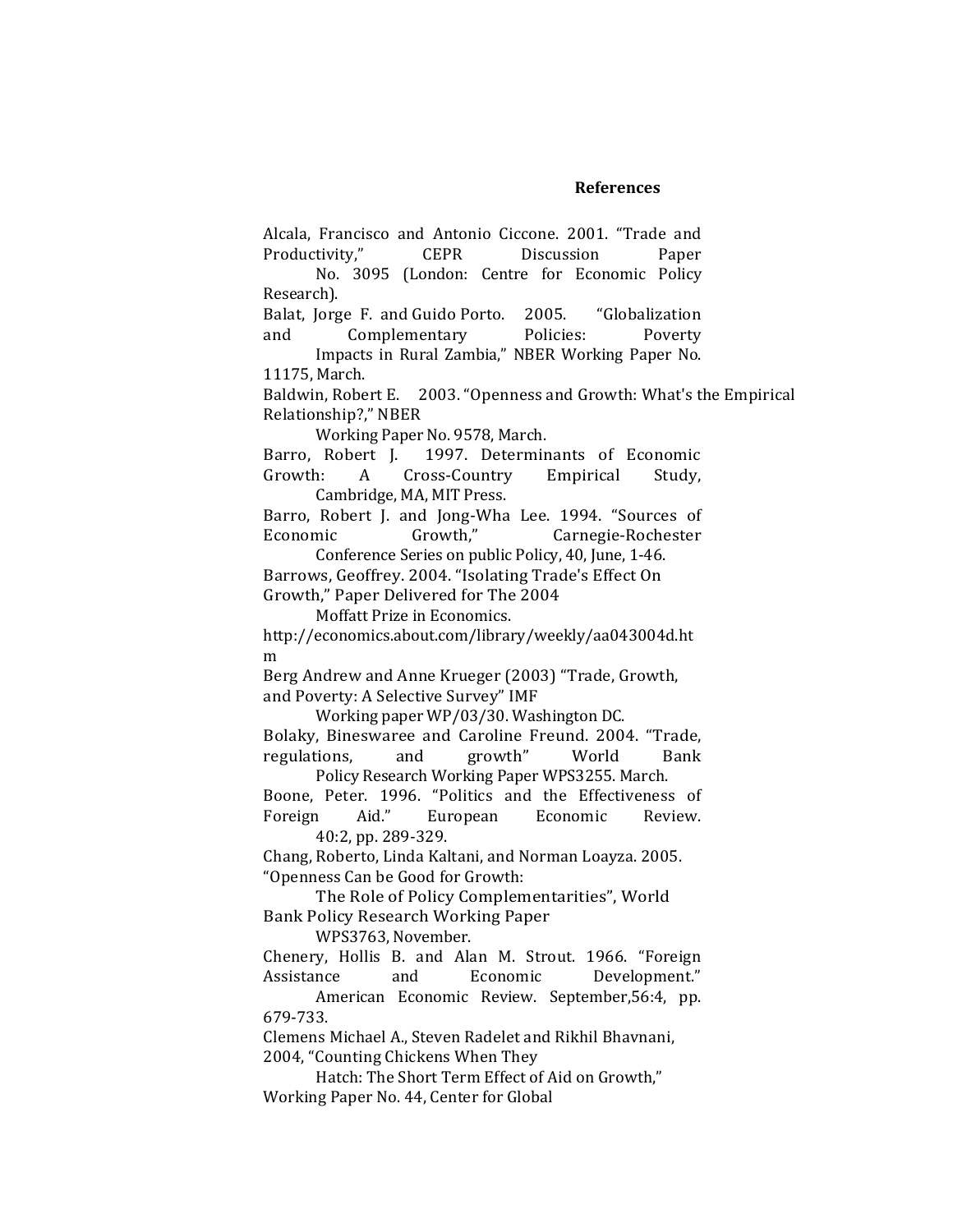Development. 

Collier, Paul and David Dollar. 2002. "Aid Allocation and Poverty Reduction." European

Economic Review. September, 46:8, pp. 1475-500. Collier, Paul and Jan Dehn. 2001. "Aid, Shocks, and Growth." Working Paper No. 2688, World Bank, October.

Dalgaard, Carl-Johan and Henrik Hansen. 2001. "On Aid, Growth and Good Policies." Journal of Development Studies. August, 37:6, pp. 17-41.

Dollar, David and Aart Kraay. 2001. "Trade, Growth and Productivity," (Unpublished;

Washington: World Bank)

Dollar, David and Aart Kraay. 2002. "Institutions, Trade, and Growth," [Unpublished; Washington: World Bank)

Dollar, David. 1992. "Outward-Oriented Developing Economies Really Do Grow More Rapidly: Evidence from 95 LDCs, 1976-85," Economic Development and Cultural Change, 523-544. Easterly, William and Ross Levine. 2001. "It's Not Factor Accumulation: Stylized facts and Growth

Models," World Bank Economic Review, 15, 177-219. Easterly, William, Ross Levine and David Roodman. 2003. "New Data, New Doubts: Revisiting

'Aid, Policies, and Growth," Center for Global Development Working Paper No. 26.

Easterly, William. 2003. "Can Foreign Aid Buy Growth?" Journal of Economic Perspectives. 17:3,

pp. 23-48. 

Edwards, Sebastian. 1993. "Openness, Trade Liberalization, and Growth in Developing Countries,"

Journal of Economic Literature, XXXI(3), September, 1358-1393. 

Edwards, Sebastian. 1998. "Openness, Productivity and Growth: What Do We Really Know?" Economic Journal 108, March, 383-398.

Frankel, Jeffrey A. and Andrew K. Rose. 2000.

"Estimating the Effect of Currency Unions on

Trade and Output," NBER Working Paper 7857 (Cambridge, Massachusetts: National

Bureau of Economic Research).

Frankel, Jeffrey and David Romer. 1996 "Trade and Growth: an empirical Investigation." NBER working paper No. 5476. Cambridge, MA: March.

Frankel, Jeffrey and David Romer. 1999. "Does Trade Cause Growth?" American Economic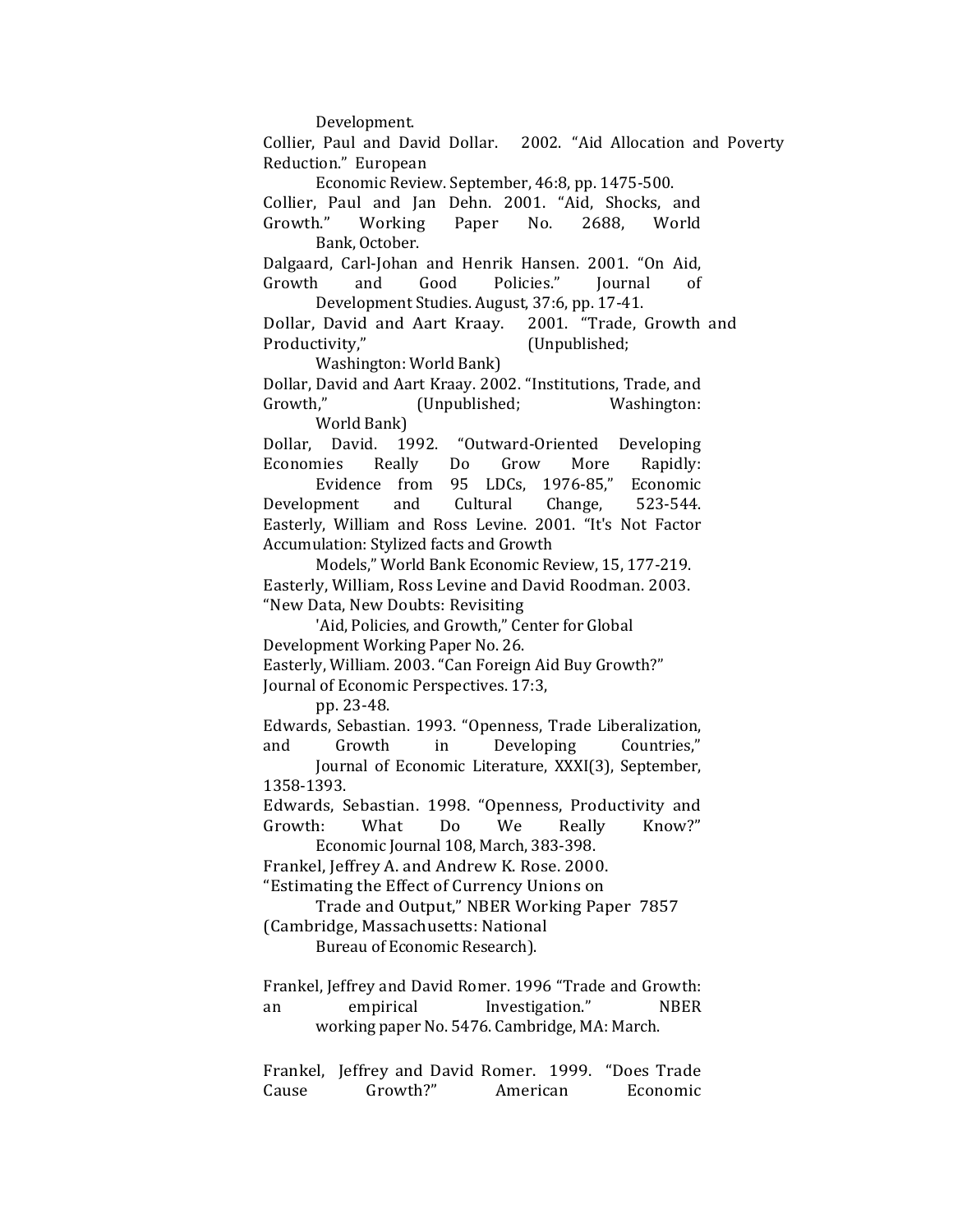Review, June, 89(3), 379-399. Greenaway, David, Wyn Morgan, and Peter W. Wright. 1998. "Trade Reform, Adjustment and Growth: What Does The Evidence Tell Us?," Economic Journal, 108, September, 1547-1561. Guillamont. Patrick and Lisa Chauvet. 2001. "Aid and Performance: A Reassessment." Iournal of Development Studies. August, 37:6, pp. 66-92. Hall, Robert E. and Charles I. Jones. 1999. "Why Do Some Countries Produce So Much More Output Per Worker Than Others?," Quarterly Journal of Economics, 114, February, 83-116 Hansen, Henrik and Finn Tarp. 2000. "Aid Effectiveness Disputed." Journal of International Development. April, 12:3, pp. 375-98. Harrison, Ann. 1996. "Openness and Growth: A Time-Series, Cross-Country Analysis for Developing Countries," Journal of Development Economics, 48, 419-447. Irwin, Douglas and mark Tervio. 2000. Does Trade raise Income? Evidence from the Twentieth Century," NBER Working Paper 7747 (Cambridge, Massachusetts: National Bureau of Economic Research). Islam, Nazrul. 1995. Growth Empirics: A Panel Data Approach," Quarterly Journal of Economic. 110, November, 1127-1170 Konings, Piet. 2007. "China and Africa, building a strategic partnership," Journal of Developing Societies, 23(341), 341-367. Lee, Jong-Wha. 1993. "International Trade, Distortions, and Long-Run Economic Growth," International Monetary Fund Staff Papers, 40(2), 299-328. Lensink, Robert and Howard White. 2001. "Are There Negative Returns to Aid?" Journal of Development Studies. August, 37:6, 42-65. Levine, Ross and David Renelt. 1992. "A Sensitivity Analysis of Cross-Country Growth Regressions," American Economic Review, 82(4), September, 942-963. Newark, John W. 1995. Foreign Aid in the 1990's: The New Realities. In Manochehr Dorraj (Ed) The Changing Political Economy of the Third World. Lynne Rienner Publishers, Inc.: UK. Rajan, Raghuram and Arvind Subramanian. 2007. "Aid and Growth: What Does the Cross-Country Evidence Really Show?" (forthcoming, Review of Economics and Statistics) Rajan, Raghuram, and Arvind Subramanian, 2005, "What